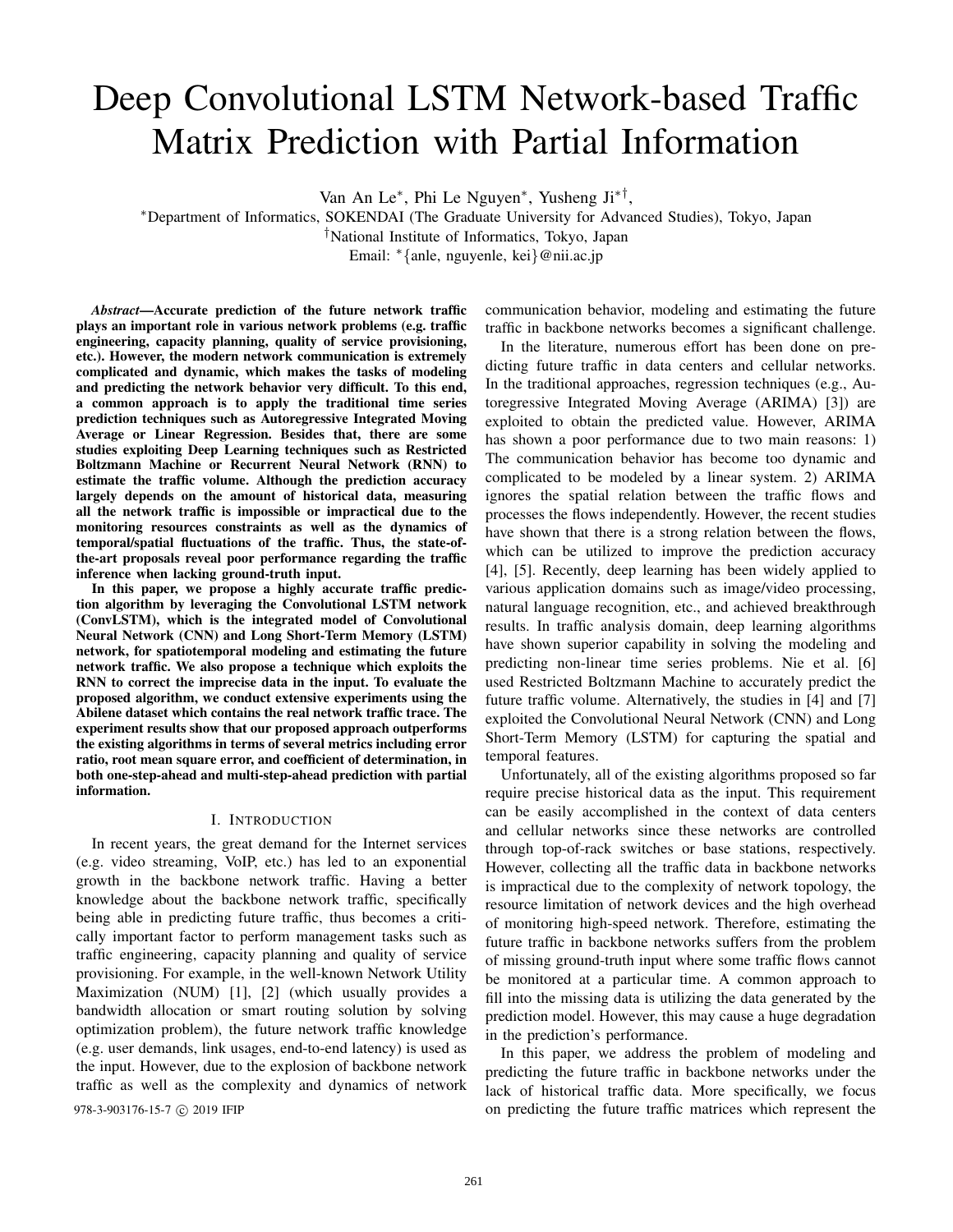traffic volume between all the origins (i.e., sources) and the destinations in the network. We leverage the so-called Convolutional LSTM (ConvLSTM, for short) network [8] (i.e., a combination of CNN and LSTM network) in extracting and modeling the spatiotemporal feature of the traffic matrix data. Besides that, since the prediction accuracy of the model strongly depends on the preciseness of feeding data, the most challenging problem is how to correct the feeding data so as to minimize the gap between the feeding data and the ground-truth. To this end, we propose two techniques. First, by constructing a backward network which processes the input in the inverse order of time, we have more information to correct the previous predicted data (which is usually imprecise) before feeding it into the model to predict the future traffic. Secondly, we construct a mechanism to sample the ground-truth at a certain rate. Specifically, by comparing the trend and the error in the historical prediction of each flow, we design a formula to determine which flows should be monitored at the next timestep. By doing so, we can balance between the monitoring overhead (in terms of flow monitoring rate) and the prediction accuracy. The contribution of this paper can be summarized as follows:

- To our best knowledge, we are the first one considering the problem of predicting future traffic in backbone networks where the historical data may be missed. Our approach is different from existing deep learning approaches in time series prediction where the model is fed with only the ground-truth input.
- We exploit the ConvLSTM in handling the spatiotemporal of the traffic matrices in backbone networks and construct a model which combines the forward and backward ConvLSTM networks. This model is able to correct the input data to improve the accuracy of the future traffic prediction. Moreover, we also design a formula to determine which flows should be measured in the future.
- We evaluate the performance of our proposed algorithms by conducting extensive experiments on real backbone network traffic dataset and comparing the results with state-of-the-art approaches.

The rest of the paper is organized as follows: we first introduce the problem of traffic prediction under the lack of precise input data and give a brief introduction about LSTM and ConvLSTM network in Section 2. Section 3 presents the motivation and the details of our proposed algorithms for correcting the input data and determining the monitored flow set. Section 4 shows extensive experimental results. We present some related works in Section 5 and conclude the paper in Section 6.

# II. PRELIMINARIES

In this section, we first present the problem formulation of traffic matrix prediction under the lack of ground-truth input. Then, we give a brief introduction about the Long Short-Term Memory and Convolutional LSTM networks which are used in our approach.



Fig. 1: A sequence of  $J$  previous traffic matrices including both ground-truth and imprecise data.

#### *A. Problem Description*

We suppose that the traffic monitoring and predicting tasks are executed periodically in every *timestep* and denote t as the current timestep. Given a backbone network in which  $N$  is the set of nodes ( $|\mathcal{N}| = n$ ), let  $X_j \in \mathbb{R}^{n \times n}$  be the traffic matrix at the timestep j. Each element  $x_{s,d}^j \in X_j$  represents the traffic volume of a flow from a source s to a destination  $d$  in the network (flow  $(s, d)$ , for short) at timestep j. Thus, the traffic matrix prediction problem is to estimate the traffic matrices of next L timesteps (denoted by  $X_{t+1},...,X_{t+L}$ ), given the previous J measurements  $(L, J \ge 1)$ :

$$
\widetilde{X}_{t+1}, \ldots, \widetilde{X}_{t+L} = \underset{X_{t+1}, \ldots, X_{t+L}}{\operatorname{argmax}} p(X_{t+1}, \ldots, X_{t+L} | X_{t-J+1}, \ldots, X_t) \tag{1}
$$

However, in this paper, we consider the case of backbone networks where we cannot obtain all the J previous traffic matrices by directly monitoring all the flows. Although in recent years, advance network architectures such as Software-Defined Networking (SDN) [9] and Network Function Virtualization (NFV) have enabled many alternative ways to measure the network flow information, collecting all the traffic statistics with low overhead (in terms of computational complexity, bandwidth, ...) still remains as a challenging task. Therefore, to reduce the monitoring overhead, we measure only a part of the traffic flows at each timestep and use the data generated by the prediction model to fill into the missed historical data. Accordingly, the traffic matrix prediction problem under highly missing ground-truth data can be formulated as follows:

#### Input

$$
x_{s,d}^j = \begin{cases} o_{s,d}^j & \text{if } m_{s,d}^j = 1\\ \widetilde{x}_{s,d}^j & \text{otherwise} \end{cases}
$$
  
\n
$$
\forall s, d \in N; j = t - J + 1, ..., t
$$
 (2)

**Output** 

$$
\widetilde{X}_{t+1}, \dots, \widetilde{X}_{t+L} = \underset{X_{t+1}, \dots, X_{t+L}}{\operatorname{argmax}} p(X_{t+1}, \dots, X_{t+L} | X_{t-J+1}, \dots, X_t) \tag{3}
$$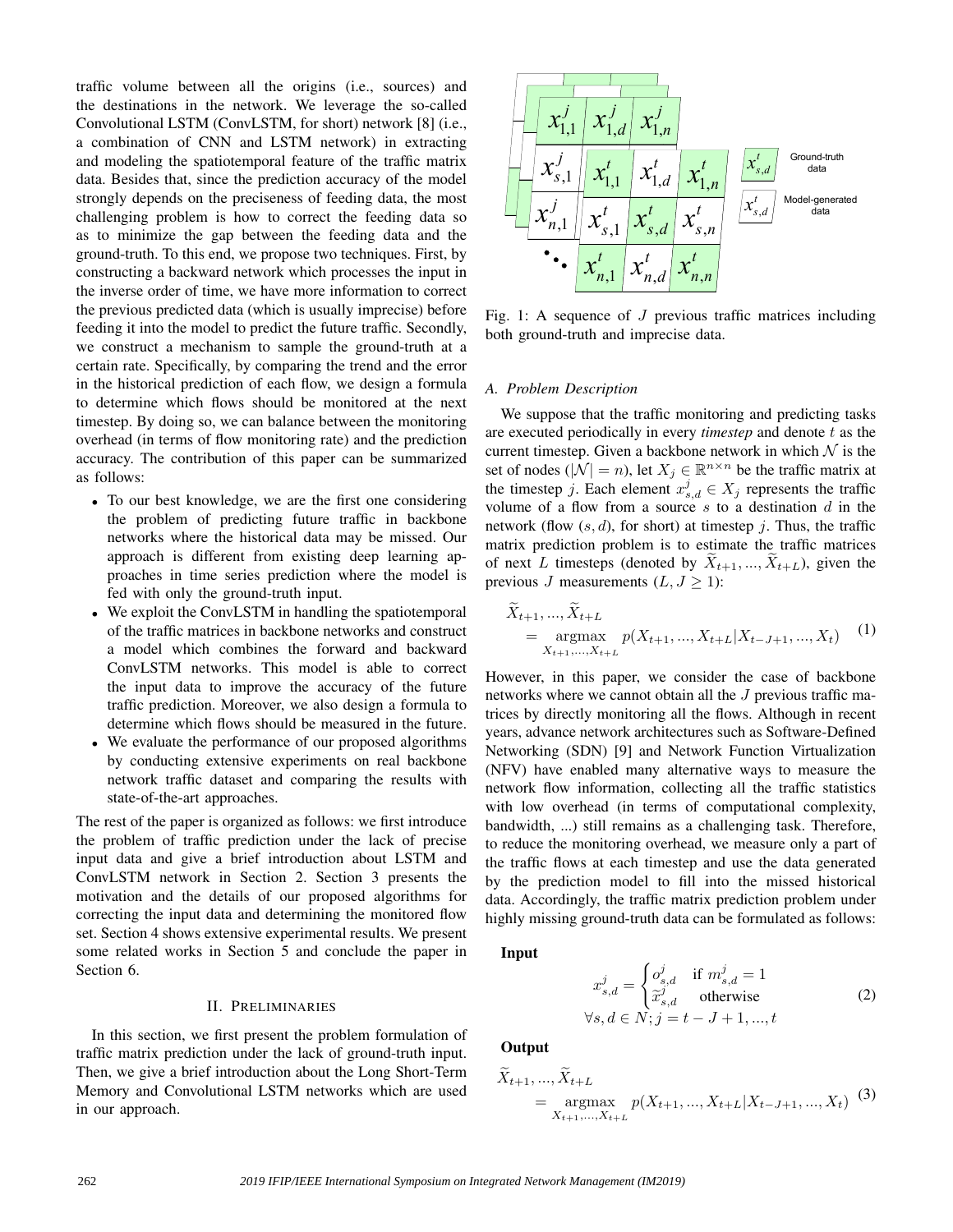

Fig. 2: The unfolded model of the LSTM network.

where  $o_{s,d}^j$  and  $\tilde{x}_{s,d}^j$  denote the observed and predicted value of flow  $(s, d)$  at timestep j, respectively. The binary variable  $m_{s,d}^j$ depends on the monitoring policy, where  $m_{s,d}^j = 1$  indicates that flow  $(s, d)$  is monitored at timestep j; otherwise, the value of traffic volume is filled up by the prediction result. Fig.1 shows the sequence of  $J$  previous traffic matrices which is used as the input for predicting the future traffic. The green elements are the ground-truth data obtained by monitoring the flows directly, and the white elements represent the predicted values.

# *B. LSTM and Convolutional LSTM network for spatiotemporal sequence modeling*

Long Short-Term Memory network is a special Recurrent Neural Network which replaces the standard RNN units by the LSTM units. LSTM network has been proved to be stable and powerful for modeling long-range dependencies in various problem domains, thus it is well-suited for processing and making predictions based on time series or sequence data. Indeed, LSTM has been applied in many real-life sequence modeling problems. The unfolded model of LSTM network (Fig.2) shows that the input is processed step-by-step and the outputs of previous steps are used as the input for the next step. This architecture along with the advantages of the memory cell in LSTM units make LSTM network especially suitable for solving the series based predictions.

However, in many problems such as precipitation nowcasting [8] or images/videos based action prediction where the sequence data has a strong spatial relation, LSTM reveals many limitations. Therefore, to deal with more general spatiotemporal sequence forecasting problems, authors in [8] have proposed an extension of LSTM called ConvLSTM. The ConvLSTM layer has convolutional structures in both the input-to-state and state-to-state transitions which can exploit both temporal and spatial features of the input sequence. To obtain the spatiotemporal feature, the ConvLSTM network takes a 3D tensor  $X_t$  as input in the processing step t, for example,  $X_t$  can be a  $32 \times 32 \times 3$  image whose the last dimension represents the color of the image (RGB). The key equations of the ConvLSTM are shown in (4), where  $i_t$ ,  $f_t$ ,  $o_t$ are the input, forget, output gates, respectively;  $C_t$ ,  $H_t$  are the cell and the final state of the LSTM unit, respectively; '∗' denotes the convolution operator and '◦' denotes the



Fig. 3: The effect of ground-truth input on prediction accuracy. (One-step-ahead prediction using the LSTM network.)

Hadamard product [8]:

$$
i_t = \sigma(W_{xi} * X_t + W_{hi} * H_{t-1} + W_{ci} \circ C_{t-1} + b_i)
$$
  
\n
$$
f_t = \sigma(W_{xf} * X_t + W_{hf} * H_{t-1} + W_{cf} \circ C_{t-1} + b_f)
$$
  
\n
$$
C_t = f_t \circ C_{t-1} + i_t \circ \tanh(W_{xc} * X_t + W_{hc} * H_{t-1} + b_c)
$$
  
\n
$$
o_t = \sigma(W_{xo} * X_t + W_{ho} * H_{t-1} + W_{co} \circ C_t + b_o)
$$
  
\n
$$
H_t = o_t \circ \tanh(C_t)
$$
\n(4)

The main difference between the LSTM unit and ConvLSTM unit is the convolution operation (i.e., '∗'). While the LSTM network only takes a 1D array as the input at each processing step, the ConvLSTM takes a 3D tensor as the input and uses multiple filters to extract the spatial information. The filter size (also called as kernel size) is  $k \times k \times d$ , where k is an integer number (normally,  $k = 3, 5, 7, etc.$ ) and d equals to the last dimension of the input. These filters are shifted across the 3D input, and hence, can extract the spatial features of the data.

## III. PROPOSED PREDICTION MODEL

In this section, we first describe two challenges in solving the traffic matrix prediction problem with partial information in Section III-A. These two challenges then are addressed in Section III-B and III-C, respectively.

#### *A. Motivation*

In order to deploy the traffic matrix prediction model, we face two important challenges. The first one is the accumulative error in the prediction results over timesteps. We have conducted an experiment to figure out the impact of imprecise input data on the results of one-step-ahead prediction (i.e.,  $L = 1$ ) using the LSTM network. Fig.3 shows the one-stepahead prediction results with various settings of the percentage of ground-truth data in the input. As shown, the accuracy decreases over the timesteps between two consecutive measurement points (i.e., Fig.3(a), Fig.3(b)). While in Fig.3(d),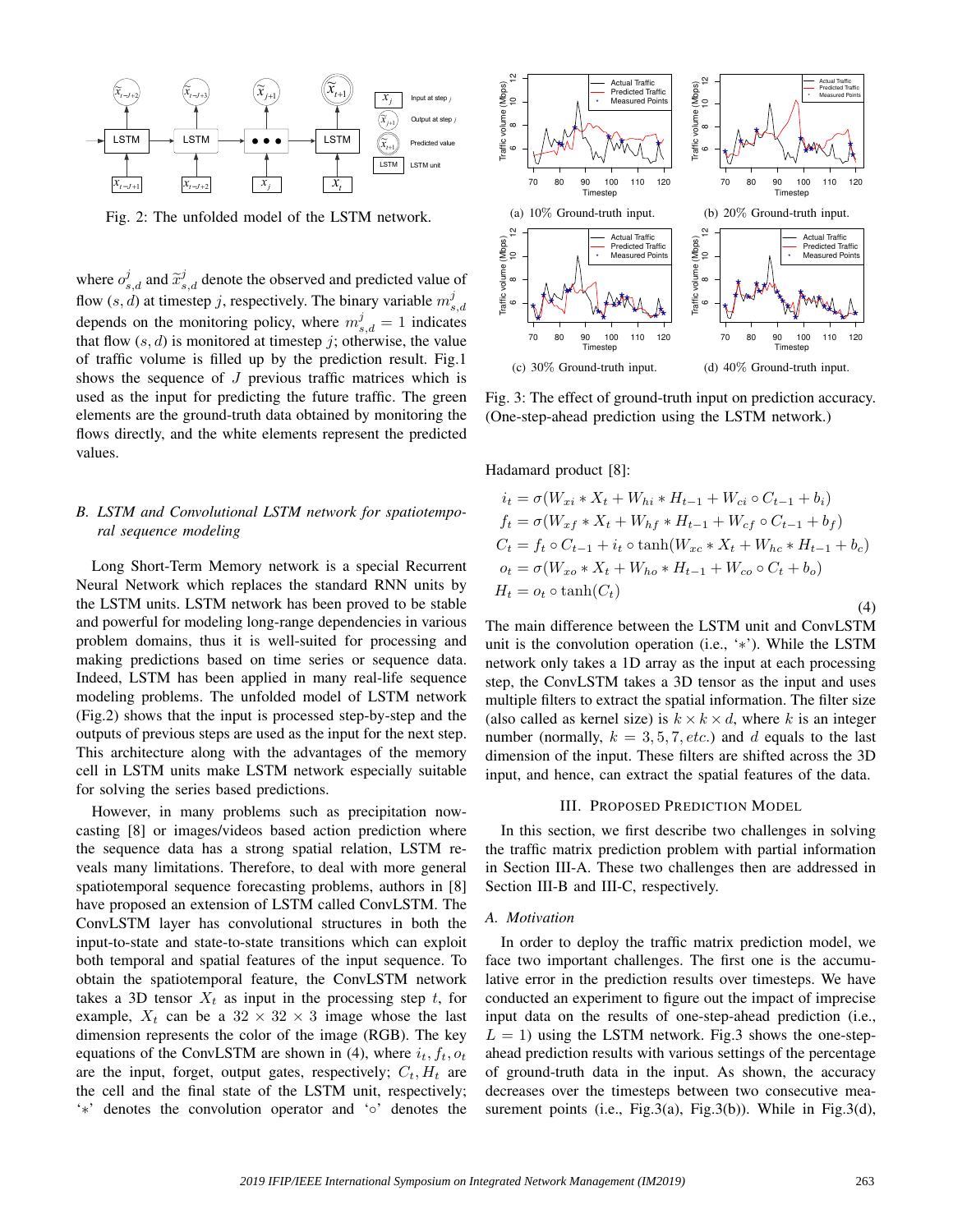thanks to the higher percentage of ground-truth data in the input, we can capture the trend of the flow and achieve a high accuracy in forecasting the future traffic. Therefore, in order to alleviate the accumulative error while remaining the low monitoring overhead (which is proportional to the portion of the ground-truth data), our idea is to add a preprocessing on the imprecise data before feeding it into the prediction model. Specifically, we propose a novel deep learning model based on the bidirectional recurrent neural network (the details will be shown in Section III-B).

The second challenge is how to determine which flows to be measured at the next timestep. As mentioned above, in order to reduce the monitoring overhead we do not measure all network flows, thus choosing appropriate flows to monitor in each timestep becomes a critical factor in reducing the prediction error. One of the common approaches in choosing monitored flow set is to satisfy the fairness among all the flows. Specifically, the gaps between every two consecutive monitored timesteps of every flow are kept to be approximately the same. However, this method may not be effective since the network flows are dynamic and have various temporal fluctuation patterns. To deal with this problem, we propose a novel scheme for selecting the next monitored flows, which exploits the previous prediction results and the fluctuation characteristic of all flows (see the details in Section III-C).

# *B. Spatiotemporal traffic matrix prediction and input data correction*

The ConvLSTM network has shown the effective capability in processing the spatial and temporal time series data where the inputs are 3D tensors such as images or video frames. Therefore, to apply the ConvLSTM network in our problem, we first consider the traffic matrices as 2D images with the dimension of  $n \times n$ , and then we transform them into 3D tensors by adding extra binary matrices (called as measurement matrices). Specifically, the measurement matrix  $M_i$ , which is added to the traffic matrix at timestep  $j$ , is a matrix whose each element  $m_{s,d}^j \in M_j$  indicates whether the corresponding value in the traffic matrix is an observed value (i.e.,  $m_{s,d}^{j} = 1$ ) or a predicted value (i.e.,  $m_{s,d}^j = 0$ ). Thus, the input of our ConvLSTM network is a sequence of  $J$  3D tensors whose dimension is  $n \times n \times 2$ . In order to predict multi-step traffic matrices, we apply the Iterated Multi-Step estimation (IMS) approach [10]. Specifically, we first use the many-to-many model to predict the traffic matrix of the next timestep and then, iteratively feed the generated data into the model to get the multi-step-ahead prediction. Fig.4 describes the many-tomany model which takes J 3D tensors from timestep  $t-J+1$ to t as the input and predicts the next traffic matrix  $X_{t+1}$ .

Now, we describe our technique for alleviating the error in the input data. Following the experiment in Section III-A (Fig.3), we observe that the prediction results become more accurate if the input sequence contains more precise data. Besides that, the accuracy of the predicted traffic at a timestep whose previous timestep's data is ground-truth data is better than the others. Based on the above observations, we propose



Fig. 4: The many-to-many model of ConvLSTM network for traffic matrix prediction.

an algorithm which uses the outputs from each processing step of the ConvLSTM network (i.e.,  $X_{t-J+2}, ..., X_t$ ) and the measurement matrices to correct the imprecise data. To be more specific, considering an example where we predict the traffic matrix  $X_{t+1}$  by taking the sequence  $\{X_{t-J+1}, ..., X_t\}$  as the input. As using the many-to-many model, after the prediction, we also obtain the outputs  $\{X_{t-J+2}, ..., X_{t+1}\}$  whose each element corresponds to one processing step of the ConvLSTM network. Suppose that  $x_{s,d}^j \in X_j$   $(t - J + 2 \le j \le t)$  is an imprecise data and  $\tilde{x}_{s,d}^j \in \tilde{X}_j$  is its corresponding output in the ConvI STM network. Because of the forward direction in the ConvLSTM network. Because of the forward direction in the processing step of the ConvLSTM network, the output  $\tilde{x}_{s,d}^{j}$ is generated by taking only the input from timestep  $t - J + 1$ to  $j - 1$ . If the input sequence from timestep  $t - J + 1$  to  $j-1$  contains almost ground-truth data, we can replace  $x_{s,d}^j$ by  $\tilde{x}_{s,d}^j$ . However, we face with the problem when the input sequence from timestep  $t - J + 1$  to  $j - 1$  contains only a few ground-truth data. To this end, our idea is to leverage the data at the next timesteps (from  $j+1$  to t) which may include more precise data.

In order to implement the above idea, besides the current ConvLSTM network (which we call as the *forward network*), we construct an extra network (called as the *backward network*) in which the input data is fed in the reverse order. Our approach is motivated by the Bidirectional Recurrent Neural Network (BRNN) which was introduced in [11]. Thanks to adding a backward network, BRNN can be trained by all available input information in both the past and the future of a specific time frame. Different from the standard BRNN, in each processing step, instead of aggregating the outputs of the forward and backward networks, we keep them separately (as shown in Fig.5), and use the outputs from the backward network to update the incorrect data in the input matrices.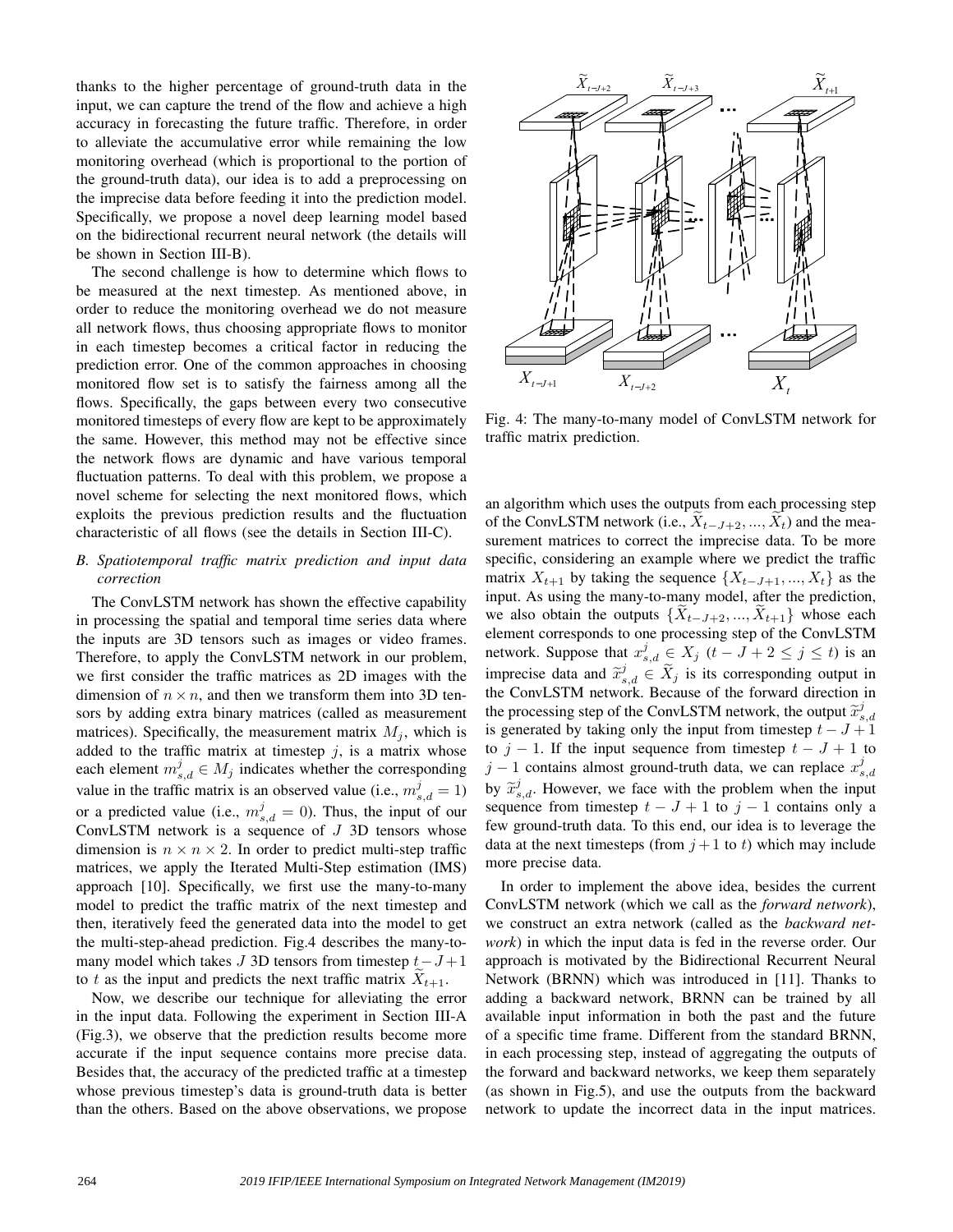

Fig. 5: The forward and backward ConvLSMT networks.

Therefore,  $x_{s,d}^j$  now can be updated by using the output of the forward network (i.e.,  $\tilde{x}_{s,d}^j$ ) or the output of the backward network (i.e.,  $\hat{x}^j_{s,d}$ ). In order to determine the contribution of the old value (i.e.,  $x_{s,d}^j$ ), the outputs of the forward and backward networks (i.e.,  $\tilde{x}_{s,d}^j$  and  $\hat{x}_{s,d}^j$ ) in updating imprecise data, we define parameters  $\alpha_{s,d,t}$ ,  $\beta_{s,d,t}^{j}$  and  $\gamma_{s,d,t}^{j}$  which are the confidence factors of  $x_{s,d}^j$ ,  $\tilde{x}_{s,d}^j$  and  $\hat{x}_{s,d}^j$ , respectively  $(\alpha_{s,d,t} + \beta_{s,d,t}^j + \gamma_{s,d,t}^j = 1)$ . The details of the imprecise data correction algorithm is described in Algorithm 1. Note that since the outputs of the forward network are from timestep  $t-J+2$  to  $t+1$  while that of the backward network are from  $t - J$  to  $t - 1$ , we can only apply Algorithm 1 for correcting the inputs from timestep  $t - J + 2$  to  $t - 1$ . In what follows, we describe the main idea behind Algorithm 1.

Obviously, the less the ground-truth data contained in the inputs, the less precise the predicted values, thus  $x_{s,d}^j$  should not be updated if the historical data is highly missed. Accordingly, the confidence factor  $\alpha_{s,d,t}$  in Algorithm 1 is determined by the portion of the flows that are not monitored (line 2).  $\beta_{s,d,t}^{j}$  and  $\gamma_{s,d,t}^{j}$  are determined based on two terms named *forward loss* and *backward loss*. The forward and backward losses of a flow  $(s, d)$  (denoted as  $l_{s,d,t}^f$  and  $l_{s,d,t}^b$ , respectively) are defined to assess the performance of the forward and backward ConvLSTM networks after predicting the traffic at current timestep t. Specifically,  $l_{s,d,t}^f$  and  $l_{s,d,t}^b$  are defined as the root squared errors between the outputs and the groundtruth elements in the input (line 4, 5). Note that, if the input contains no ground-truth data, then the losses are assigned to  $\xi$ which is a very large positive number (line 8). Intuitively, the smaller  $l_s^f$  (resp.  $l_s^f$ ), the smaller the gap between  $\tilde{x}_{s,d}^j$ (resp.  $\hat{x}_{s,d}^j$ ) and the ground-truth. Therefore, if  $l_{s,d,t}^f < l_{s,d,t}^b$ , then  $\tilde{x}_{s,d}^j$  should contribute more than  $\hat{x}_{s,d}^j$  in correcting the imprecise input, otherwise,  $\hat{x}_{s,d}^j$  should contribute more than  $\widetilde{x}_{s,d,t}^j$ . Accordingly, the confidence factors  $\beta_{s,d,t}^j$  is designed so that flows with the small  $l_{s,d,t}^f$  and the large  $l_{s,d,t}^b$  will have the large  $\beta_{s,d,t}^j$ . Inversely, flows with the small  $l_{s,d,t}^b$ 

| <b>Algorithm 1:</b> Forward and backward data correction                                                                                                                                                                                                                                                 |
|----------------------------------------------------------------------------------------------------------------------------------------------------------------------------------------------------------------------------------------------------------------------------------------------------------|
| $X_k$ : the previous traffic matrix at timestep k<br>Input                                                                                                                                                                                                                                               |
| $X_k$ : the outputs of forward network                                                                                                                                                                                                                                                                   |
| $X_k$ : the outputs of backward network                                                                                                                                                                                                                                                                  |
| $M_k$ : the measurement matrix of $X_k$                                                                                                                                                                                                                                                                  |
| $(k = t - J + 2, , t - 1)$                                                                                                                                                                                                                                                                               |
| <b>Output</b> : The updated traffic matrices                                                                                                                                                                                                                                                             |
| for $s, d \in \mathcal{N}$ do<br>$\mathbf{1}$                                                                                                                                                                                                                                                            |
| $\alpha_{s,d,t} \leftarrow 1 - \frac{\sum_{i=t-J+1}^{t} m_{s,d,t}^i}{J} ;$ if $(\sum_{i=t-J+1}^{t} m_{s,d}^i \neq 0)$ then<br>$\mathbf{2}$                                                                                                                                                               |
| 3                                                                                                                                                                                                                                                                                                        |
| $\begin{cases} l_s^f & l_s^f\\ l_{s,d,t}^f \leftarrow \sqrt{\sum_{j=t-J+2}^{t-1} m_{s,d}^j \times (\tilde{x}_{s,d}^j - x_{s,d}^j)^2},\\ l_{s,d,t}^b \leftarrow \sqrt{\sum_{j=t-J+2}^{t-1} m_{s,d}^j \times (\tilde{x}_{s,d}^j - x_{s,d}^j)^2}; \end{cases}$<br>4                                         |
| 5                                                                                                                                                                                                                                                                                                        |
| end<br>6                                                                                                                                                                                                                                                                                                 |
| else<br>7                                                                                                                                                                                                                                                                                                |
| $l_{s,d,t}^f \leftarrow \xi$ ; $l_{s,d,t}^b \leftarrow \xi$ ;<br>8                                                                                                                                                                                                                                       |
| end<br>9                                                                                                                                                                                                                                                                                                 |
| for $j = t - J + 2$ to $t - 1$ do<br>10                                                                                                                                                                                                                                                                  |
| $\rho_{s,d,t}^{j} \leftarrow \frac{\sum_{i=t-J+1}^{j-1} m_{s,d,t}^{i}}{i-t+J}; \quad \mu_{s,d,t}^{j} \leftarrow \frac{\sum_{i=j+1}^{t} m_{s,d,t}^{i}}{t-i}$<br>11                                                                                                                                        |
| $\left\{\begin{array}{c} \beta_{s,d,t}^j \leftarrow \frac{(l_{s,d,t}^b+l_{s,d,t}^{j^*})^2}{l_{s,d,t}^f+l_{s,d,t}^b+l_{s,d,t}^{j^*}+ \mu_{s,d,t}^j} \; ; \\ \gamma_{s,d,t}^j \leftarrow \frac{(l_{s,d,t}^f+l_{s,d,t}^{j^*})^2}{l_{s,d,t}^f+l_{s,d,t}^{j^*}+ \mu_{s,d,t}^j} ; \\ \end{array}\right.$<br>12 |
| 13                                                                                                                                                                                                                                                                                                       |
| $x_{s,d}^j \leftarrow \alpha_{s,d,t} \times x_{s,d}^j + \beta_{s,d,t}^j \times \widetilde{x}_{s,d}^j + \gamma_{s,d,t}^j \times \widehat{x}_{s,d}^j;$<br>14                                                                                                                                               |
| end<br>15                                                                                                                                                                                                                                                                                                |
| 16<br>end                                                                                                                                                                                                                                                                                                |
| 17 <b>return</b> $X_k$ $(k = t - J + 2, , t - 1)$                                                                                                                                                                                                                                                        |

and the large  $l_{s,d,t}^f$  will have the large  $\gamma_{s,d,t}^j$ . Moreover, with the observation that the more ground-truth elements the inputs contain, the more accurate the prediction result is,  $\beta_{s,d,t}^{j}$  (resp.  $\gamma_{s,d,t}^{j}$ ) is also designed so that the greater the percentage of the ground-truth data in the input at timesteps from  $t - J + 1$ to  $j-1$ , i.e., denoted as  $\rho_{s,d,t}^j$  (resp. from  $j+1$  to t, i.e., denoted as  $\mu_{s,d,t}^j$ ), the greater the  $\beta_{s,d,t}^j$ . Consequently,  $\beta_{s,d,t}^j$ and  $\gamma_{s,d,t}^j$  are calculated based on both the network losses and the percentage of ground-truth data in the input (line 12, 13). Finally,  $x_{s,d}^j$  is updated by the formulation described in line 14.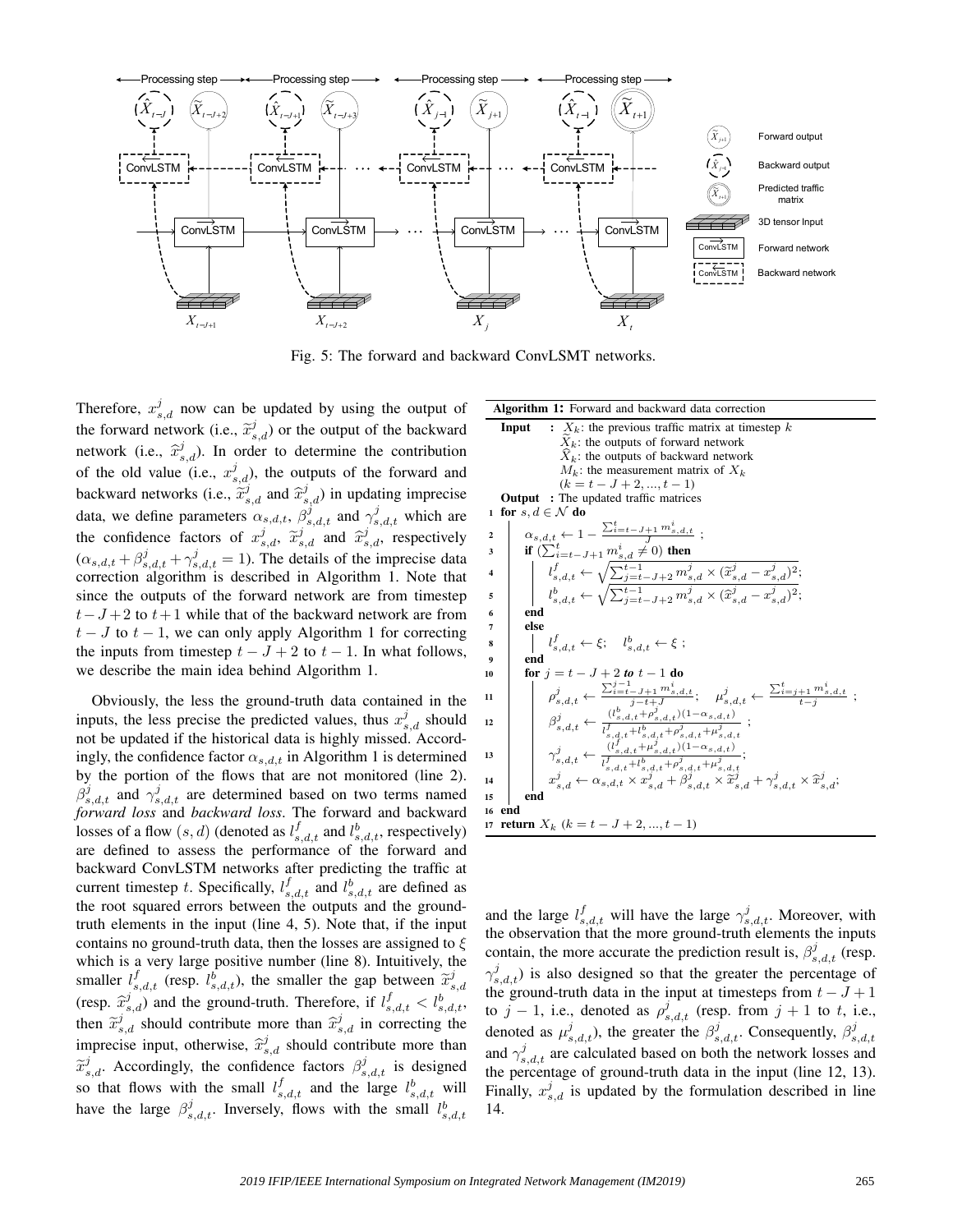

Fig. 6: Prediction results and actual values of a random flow.

### *C. Determining the monitored flow set*

Our main idea is that at each timestep  $t$ , we calculate a weight  $w_{s,d,t}$  for each flow  $(s, d)$  and choose at most k flows which have the lowest weights to monitor at the next timestep (i.e., timestep  $t+1$ ). The maximum number of flows that can be monitored (i.e.,  $k$ ) depends on the network monitoring policy. In the following, before going to the details of the weight's formula, we will first describe our theoretical basis. To ease the presentation, we call the periods between the consecutive measured timesteps of a flow as non-monitored periods of that flow.

Following the experiment results shown in Section III-A, we note that the longer the non-monitored periods, the larger the difference between the predicted results and the actual traffic. Thus, in order to reduce the prediction error, we should decrease the non-monitored periods of all flows. More specifically, the flows that have not been monitored for a long period should be chosen to be monitored at the next timestep. To this end, for each flow  $(s, d)$ , we define a term named *consecutive missing* (denoted as  $c_{s,d,t}$ ) which is the number of the timesteps from when  $(s, d)$  was last monitored till the current timestep  $t$ . The weight should be designed so that it will decline when the consecutive missing gets high.

Moreover, since our imprecise data correction algorithm is based on the outputs of the forward and backward networks, we need to keep the losses of these networks (i.e.,  $l_{s,d,t}^f$  and  $l_{s,d,t}^b$ , respectively) as smaller as possible. Accordingly, the flows with higher forward and backward losses should be chosen to be monitored at the next timestep.

Finally, we see that the flows with high fluctuation tend to have high prediction error. Therefore, these flows should be monitored more frequently. In order to measure the unsteadiness of flow  $(s, d)$ , we use the standard deviation of the traffic volume of the flow  $(s, t)$  from timestep  $t-J+1$  to t (denoted as  $\eta_{s,d,t}$ ).

Consequently, the weight is calculated based on the flows' consecutive missing, backward loss, forward loss, and fluctuation as follows.

$$
w_{s,d,t}
$$
\n
$$
= \frac{1}{\lambda_1 \times l_{s,d,t}^f + \lambda_2 \times l_{s,d,t}^b + \lambda_3 \times c_{s,d,t} + \lambda_4 \times \eta_{s,d,t}} \tag{5}
$$

TABLE I: The configurations of ConvLSTM networks.

| Convolutional layers |             | Recurrent dropout      | 02            |
|----------------------|-------------|------------------------|---------------|
| No. of filters       | 8/layer     |                        | 26            |
| Filter size          | (3, 3, 2)   |                        | 12            |
| Padding              | 'same'      | No. of trained epoches | 50            |
| CNN dropout          | 0.0         | Batch size             | 256           |
| ΛD                   | 2.0.<br>1.0 | $\lambda_3,$           | 5.0.<br>(0.4) |

where  $\lambda_1$ ,  $\lambda_2$ ,  $\lambda_3$  and  $\lambda_4$  are hyper-parameters which are chosen by experiments.

At the end of the timestep  $t$ , the weights of all flows are calculated, and the first  $k$  flows with the lowest weights are chosen to be measured at the next timestep (i.e., timestep  $t +$ 1).

#### IV. PERFORMANCE EVALUATION

## *A. Settings*

We evaluated the performance of our proposed approach by conducting extensive experiments on the Abilene dataset (available at [12]). The dataset contains the real trace data from the backbone network located in North America which contains 12 nodes  $(n = 12)$ . The Abilene dataset, which includes averages over 5 minutes interval of 144 origindestination flows from March 1 to September 11, 2004, has been widely used for performance evaluation in many traffic matrix interpolation and prediction studies [13], [5]. In the experiments, we separated the dataset into 60% for training, 20% and 20% for testing and validating, respectively. We compared our proposal with ARIMA [3] and the standard LSTM model. For ARIMA, we use the historical data of one month as the input for predict future traffic at each timestep. The performance metrics used including Error Ratio  $(ER)$ , Root Mean Square Error  $(RMSE)$  and Coefficient of Determination (denoted as  $R^2$  score) which are defined in (6). The ER and RMSE are used for measuring the prediction error and the standard deviation of the differences between predicted values and ground-truth values, respectively (the lower values is better). The  $R^2$  score determines how well the predicted values are generated by the model. The maximum value of  $R^2$  is 1 and it can be a negative number. Moreover,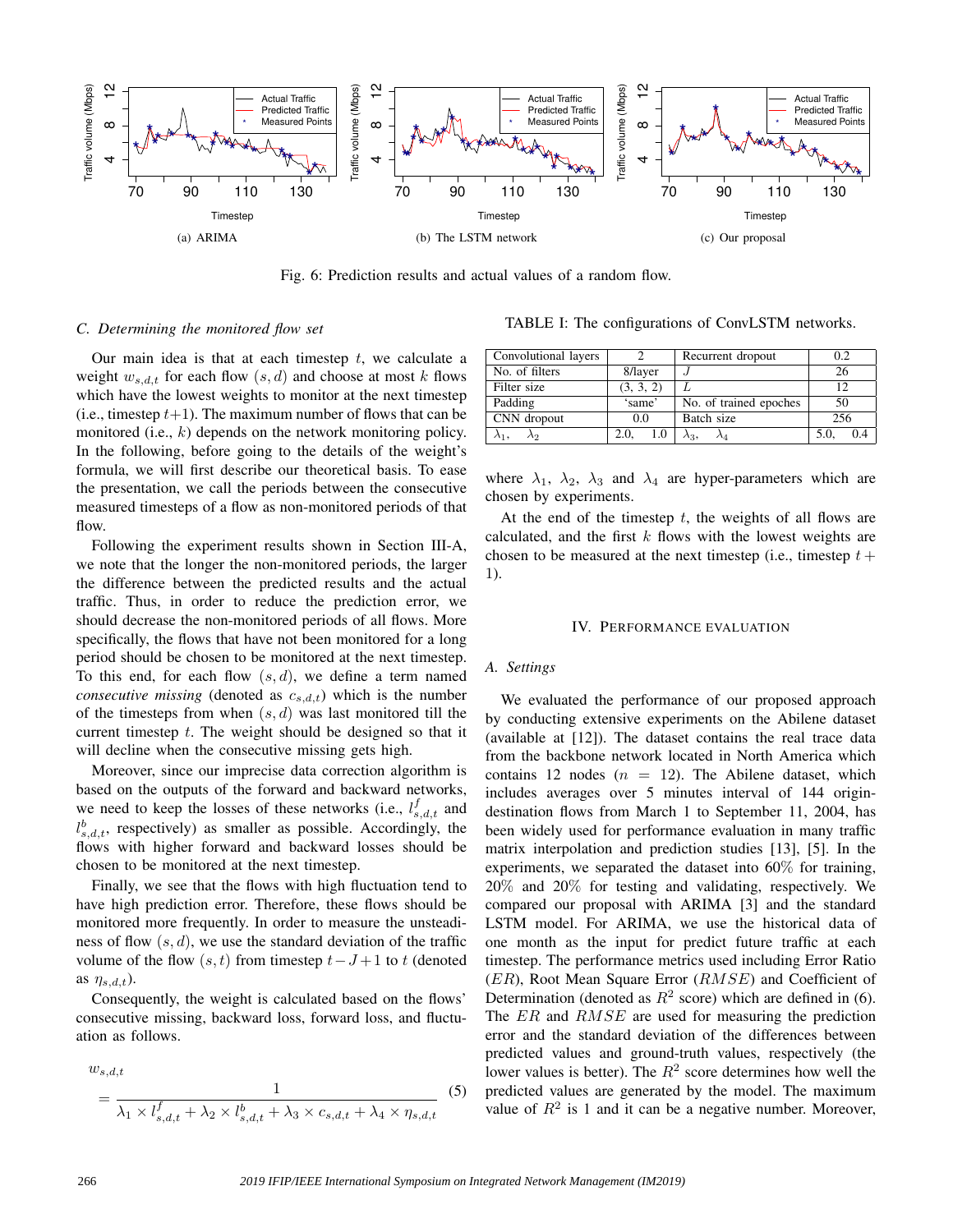



Fig. 8: Performance comparison in multi-step-ahead prediction.

a higher  $R^2$  is better.

$$
ER = \frac{\sqrt{\sum_{s,d \in \mathcal{N}} \sum_{i=1}^{T} (1 - m_{s,d}^{i}) \times (o_{s,d}^{i} - x_{s,d}^{i})^2}}{\sqrt{\sum_{s,d \in \mathcal{N}} \sum_{i=1}^{T} (1 - m_{s,d}^{i}) \times (o_{s,d}^{i})^2}}
$$

$$
RMSE = \sqrt{\frac{1}{D} \sum_{s,d \in \mathcal{N}} \sum_{i=1}^{T} (o_{s,d}^{i} - x_{s,d}^{i})^2}
$$

$$
R^2 = 1 - \frac{\sum_{s,d \in \mathcal{N}} \sum_{i=1}^{T} (o_{s,d}^{i} - x_{s,d}^{i})^2}{\sum_{s,d \in \mathcal{N}} \sum_{i=1}^{T} (o_{s,d}^{i} - \overline{o}_{s,d}^{i})^2}
$$
(6)

where T is the number of timesteps,  $D = T \times n \times n$  is the size and  $\overline{o}_{s,d}^i = \frac{1}{D} \sum_{s,d \in \mathcal{N}} \sum_{i=1}^T o_{s,d}^i$  is the mean of the testing dataset. The experiments have been conducted on a computer which has Intel i7-6900K CPU @ 3.20GHz, 48 GB memory and two NVIDIA GeForce GTX 1080Ti. The detail configurations of the ConvLSTM networks (the forward and backward networks have the same configurations) are listed in Table I.

We conducted two experiments. First, we evaluated the performance of all the three algorithms in one-step-ahead traffic matrix prediction  $(L = 1)$ . In the second experiment, we conducted a multi-step-ahead traffic matrix forecasting by predicting the traffic matrices of one hour ahead of the current timestep  $(L = 12)$ . We denote p as the percentage of the monitored flows per timestep. In each experiment, we conducted different scenarios in which  $p$  is varied from  $10\%$ to 40% (i.e., the maximum number of monitored flows per timestep is  $k = p \times n \times n$ ).

In the following, we will show the numerical results. Note that since the values regarding ARIMA are extremely large and lie outside the boundaries of the figures, they are also presented in Table II.

# *B. One-step-ahead traffic prediction results*

In this section, we present the performance evaluation in one-step-ahead traffic prediction. First, we evaluate how well the algorithms can capture the traffic trend (Fig.6). The figure shows the difference between the predicted values and the actual values of a flow chosen randomly in about 6 hours (with 30% flows are monitored). As shown, our algorithm can capture the traffic trend much more smoothly compared with the other two algorithms. Besides that, thanks to the monitoring policy (described in Section III-C), our proposal monitors the traffic at more spikes than ARIMA and LSTM (which use simple random policies in deciding monitored flows).

Fig.7 shows the performance comparison among ARIMA, LSTM and our proposed approach in terms of the Error Ratio, Root Mean Square Error and Coefficient of Determination. It can be seen that our proposal achieves the best performance regarding all the metrics. LSTM shows the second best performance and ARIMA is the worst. Comparing LSTM and our proposal, we can see that our approach achieves a high accuracy in most of the experiment scenarios. Specifically, in the best case (i.e.,  $p = 35\%$  flows are monitored), the  $ER$  and  $RMSE$  of our algorithm are 35.0% and 40.5% less than that of LSTM, respectively. In terms of  $R^2$  score, our proposal achieves 26.7% better than the LSTM approach in the best case (i.e.,  $p = 10\%$ ). Moreover, it can be seen that our proposal in case  $p = 25\%$ , achieves better performance (regarding all metrics) as LSTM in case  $p = 40\%$ . In addition,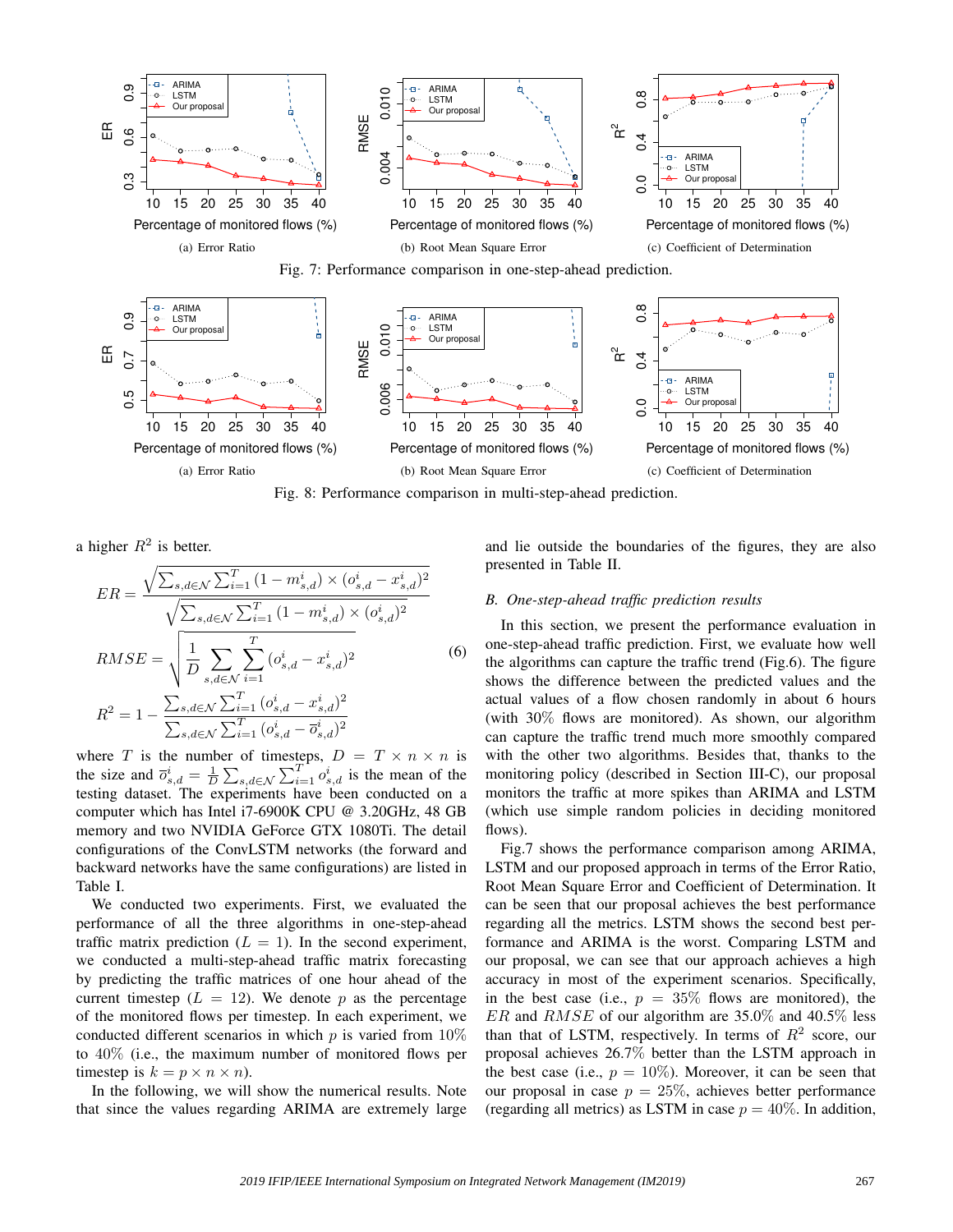TABLE II: The prediction results of ARIMA

| $\boldsymbol{p}$ | $ER$ (exp1 exp2)      | $RMSE$ (exp1 exp2)  | $R^2$ (exp1 exp2)       |
|------------------|-----------------------|---------------------|-------------------------|
| 10%              | $2.45e10$   $7.29e10$ | $3.27e8$   $1.05e9$ | $-5.72e20$<br>$-5.8e21$ |
| 15%              | $3.5e6$   $1.001e7$   | 1.4e5<br>4.5e4      | $-1.1e13$   $-1.09e14$  |
| 20%              | 158861<br>40220       | $323.75$   1406     | $-1.48e9$   $-2.8e10$   |
| 25%              | 7.27<br>17.98         | $\pm 0.21$<br>0.07  | $-41.23$<br>$-341.6$    |
| 30%              | $2.89$   11.5         | 0.087<br>0.032      | $-13.6$<br>$-148.2$     |
| 35%              | $\sqrt{2.04}$<br>0.77 | $\pm 0.03$<br>0.008 | $-3.58$<br>0.62         |
| 40%              | 0.83<br>0.33          | 0.009<br>0.003      | 0.28<br>0.92            |

Fig.7 indicates that while the performance of our proposal is improved gradually when increasing the number of monitored flows, LSTM does not. The fluctuation in the results of LSTM can be explained by the random policy in choosing flows to be monitored after each timestep.

The ratio of ground-truth input has a massive impact on the prediction accuracy of ARIMA. As shown in Table II, when  $p < 25\%$ , we see the dramatical increase of ER and RMSE. Specifically, when  $p = 10\%$ , ER and RMSE become extremely large, i.e.,  $ER = 2.45e10$ ,  $RMSE = 3.27e8$ . Similarly, the  $R^2$  score also makes a huge decrease from  $-41.23$  to  $-5.27e20$  when reducing p from 25% to 10%. However, when the percentage of ground-truth data in the input is sufficiently large (i.e.,  $p = 40\%$ ), ARIMA can performs very well and its performance is close to that of our algorithm. This results strongly emphasizes the advantage of our model in predicting the future traffic with only a small portion of ground-truth information.

#### *C. Multi-step-ahead traffic prediction results*

In this section, we present the results of multi-step-ahead traffic prediction under various settings of the ratio of the monitored flows. In each timestep, our proposed algorithm and LSTM predict the traffic matrices of one hour ahead by applying the IMS approach, while ARIMA uses the Direct Multi-Step approach.

Fig.8 shows the performance evaluation of all the three algorithms in terms of ER,  $RMSE$  and  $R^2$  score. In general, similar to the first experiment, our approach achieves the best performance in all scenarios, followed by LSTM and ARIMA. In comparison with LSTM, in the best case (i.e.,  $10\%$  of flows are monitored), the  $ER$ ,  $RMSE$  of our algorithm are about 23.0% less than that of LSTM. Moreover, our algorithm results in the  $R^2$  score that is 41.2% less than LSTM. Similar to the first experiment, ARIMA also shows very poor performance compared to the other two approaches.

Comparing the results of the two experiments, it can be seen that the performance of the three algorithms in the second experiment is worse than that in the first experiment. However, the degradation of ARIMA is much more larger than that of our approach and LSTM. Specifically, in the best case (i.e., the percentage of the monitored flows is  $10\%$ ), the prediction errors of our approach and LSTM increase by only 17.3% and 12.5%, respectively, while that of ARIMA is 197.6%.

In summary, by applying the Convolutional LSTM network and the forward/backward data correction technique, our proposal shows the superiority in handling the missing groundtruth in the historical data. Specifically, our proposed algorithm reduces the ER, RMSE and increases the  $R^2$  significantly compared to LSTM and ARIMA.

### V. RELATED WORK

Traffic matrix estimation and prediction, especially in backbone networks, have attracted a lot of attention in the research community. To solve the traffic matrix estimation problem, the authors in [14] exploited the compressive sensing and network tomography to recover the missing data in the traffic matrices. Moreover, the studies [5] and [15] considered the spatial and temporal features by proposing a new structure of the traffic matrices (3-way tensor). The above methods can reduce the monitoring overhead by using only a small number of measurement data (under 30%). However, these approaches focused on the traffic interpolation problem while many network applications and management tasks require to forecast the future traffic usage or demand.

In the traffic matrix prediction problem, originally, researchers referred to some simple statistical models such as ARIMA or Gaussian model [16]. However, such simple models cannot handle the complexity and dynamics of the communication behavior in modern networks. To this end, deep learning techniques have been exploited more in predicting traffic [4], [7], [6]. In [4] and [7], the authors utilized the Long Short-Term Memory and Convolutional Neural Network for capturing the spatiotemporal feature and predicting the network traffic in data center and cellular networks, respectively. In backbone network, Nie et al. [6] used Restricted Boltzmann Machine to capture the dynamic features of network. The authors then proposed two separated deep belief network models for solving the traffic estimation and prediction, independently. More recent, the results in [17] and [18] showed the superiority of LSTM network in modeling the temporal feature and the long-range dependencies of network traffic. Unfortunately, all the approaches proposed so far assumed that the input contains only the ground-truth data. To the best of our knowledge, there is no existing work addressing the problem of traffic prediction under missing ground-truth data in backbone network.

## VI. CONCLUSION

In this paper, we addressed the traffic matrix prediction problem in backbone networks where the future traffic is estimated under the lack of precise historical data. We exploited the Convolutional LSTM network for extracting and modeling the spatiotemporal feature of the traffic matrices. We proposed a novel deep learning model and techniques which leverage the forward and backward ConvLSTM networks to correct input data and determine flows monitored at the next timestep. We conducted extensive experiments for evaluating our proposed approach. The results demonstrated that the proposed approach outperforms other well-known methods for time series analysis.

# ACKNOWLEDGMENT

This research is supported in part by JSPS KAKENHI Project No. JP16H02817.